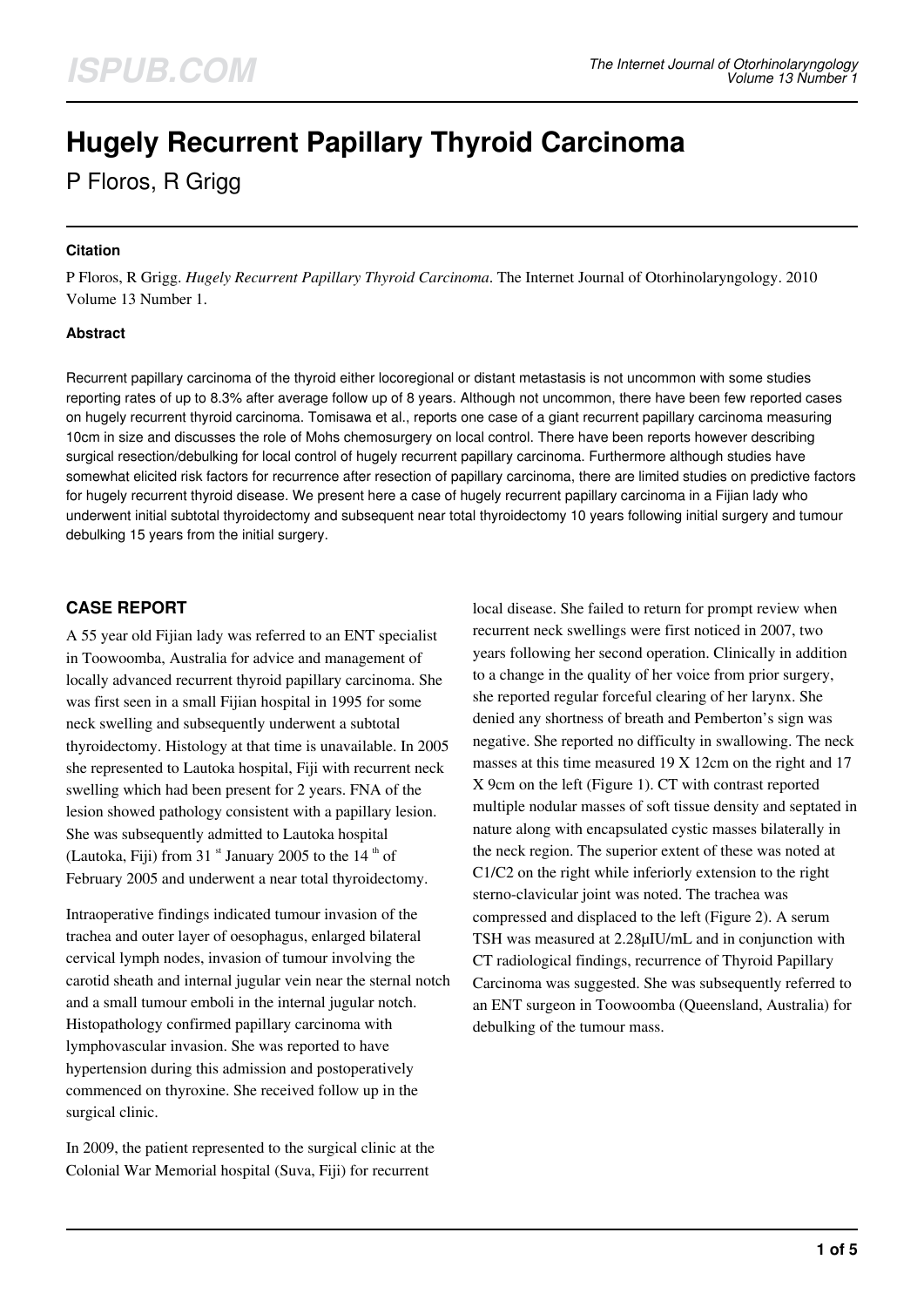#### **Figure 1**

Figure 1: Front on view of patient showing significant bilateral neck swelling (A). Right lateral view of largest neck lump, notice skin discolouration as indicated by arrow (B).



#### **Figure 2**

Figure 2: An axial CT showing large heterogenous (cystic/solid) mass of the right thyroid with compression of the trachea medially and shifting of the carotid artery anteromedially as indicated by the arrows (A). Coronal section of the same thyroid tissue showing large mass in the right lobe and smaller mass of the left lobe. Notice the obliteration of the fat plane between carotid artery and thyroid tissue superiorly on the right as indicated by arrow, suggesting invasion of the carotid sheath (B).



On the 23 $^{\text{rd}}$  of March, 2010 she proceeded to surgery and underwent debulking of recurrent tumour. The operation was a two stage procedure with debulking of the right neck initially. Intraoperatively a mass measuring 1352 grams with tumour measuring 205 X 175 X 170mm multinodular with cystic areas and areas of haemorrhage was removed from the right neck. The tumour also appeared slightly pigmented. Histology confirmed metastatic papillary carcinoma. Left neck debulking was performed subsequently on the 31 $\mathrm{^{st}}$  of March with tumour size measuring 110 X 80 X 65 millimetres and histology confirming massive papillary carcinoma with a malignant sinus to skin and areas of haemorrhage and necrosis within the mass.

Following surgical debulking she was referred to Royal Brisbane and Women's Hospital (Brisbane, Queensland) on the 28<sup>th</sup> of June 2010 where she received I131 ablation therapy for residual disease. She was recommenced on thyroxine and discharged on the  $1<sup>st</sup>$  of July 2010 with

residual disease as evidenced by CT and a thyroglobulin of 3710µg/L.

## **DISCUSSION**

Papillary carcinoma of the thyroid is by far and away the most common form of thyroid cancer with 80% of patients with thyroid cancer having papillary carcinoma and a staggering 90% of new cases of thyroid cancer within the differentiated thyroid cancer family being attributable to this type $4.5,6$ . The remaining 10% of differentiated thyroid cancer is of the follicular type<sup>5.</sup> Although prevalence is high, papillary thyroid cancer is associated with good outcomes and generally the tumour is indolent with low distal metastatic potential with a high rate of cure<sup>3,7.</sup> If appropriate treatment is implemented from the outset, long-term survival exceeds  $90\%$ <sup>7</sup> and mortality rates reported in two studies as 2% and 7% respectively according to 10-year relative  $survival<sup>3</sup>$ 

Although favourable prognostically, recurrence of papillary carcinoma is not uncommon. In one study my Toniato et al., a recurrence rate of 8.3% was found at average follow up of 7.8 years either through clinical or radiological detection $<sup>1</sup>$ .</sup> This was detected either clinically or radiologically. This recurrence rate implies the existence of potentially more aggressive variants of the cancer and there have been cases reported with unusually aggressive behaviour. Saverio et al., reported a case of a 22 year old woman who underwent thyroid lobectomy for papillary carcinoma (follicular variant) who displayed local recurrences at 4 and 7 months post surgery with vascular invasion and extrathyroid spread. Thus although patients can expect good outcomes there is a subset of patients who don't do as well prognostically. There have been a number of factors reported which influence prognosis which likely play a role in potential recurrence. Lymph node metastasis at initial diagnosis is quite common with rates reported as high as 78% and 73% in some studies<sup>3.</sup> Although common, it appears the presence of positive lymph nodes has little influence on overall survival but likely influences recurrence. The factors which seem to play an important role in prognosis at time of diagnosis include male sex, large tumour size, age over 45 years, local invasion, incomplete resection, distant metastasis, histopathological features and postoperative administration of  $131-I^{1,3.}$ Furthermore there have been multiple prognostic scoring systems developed in order to elicit the relative importance of each prognostic factor. Toniato et al., compared their prognostic indicators against three of the more favourable scoring systems. They concluded that age at first treatment,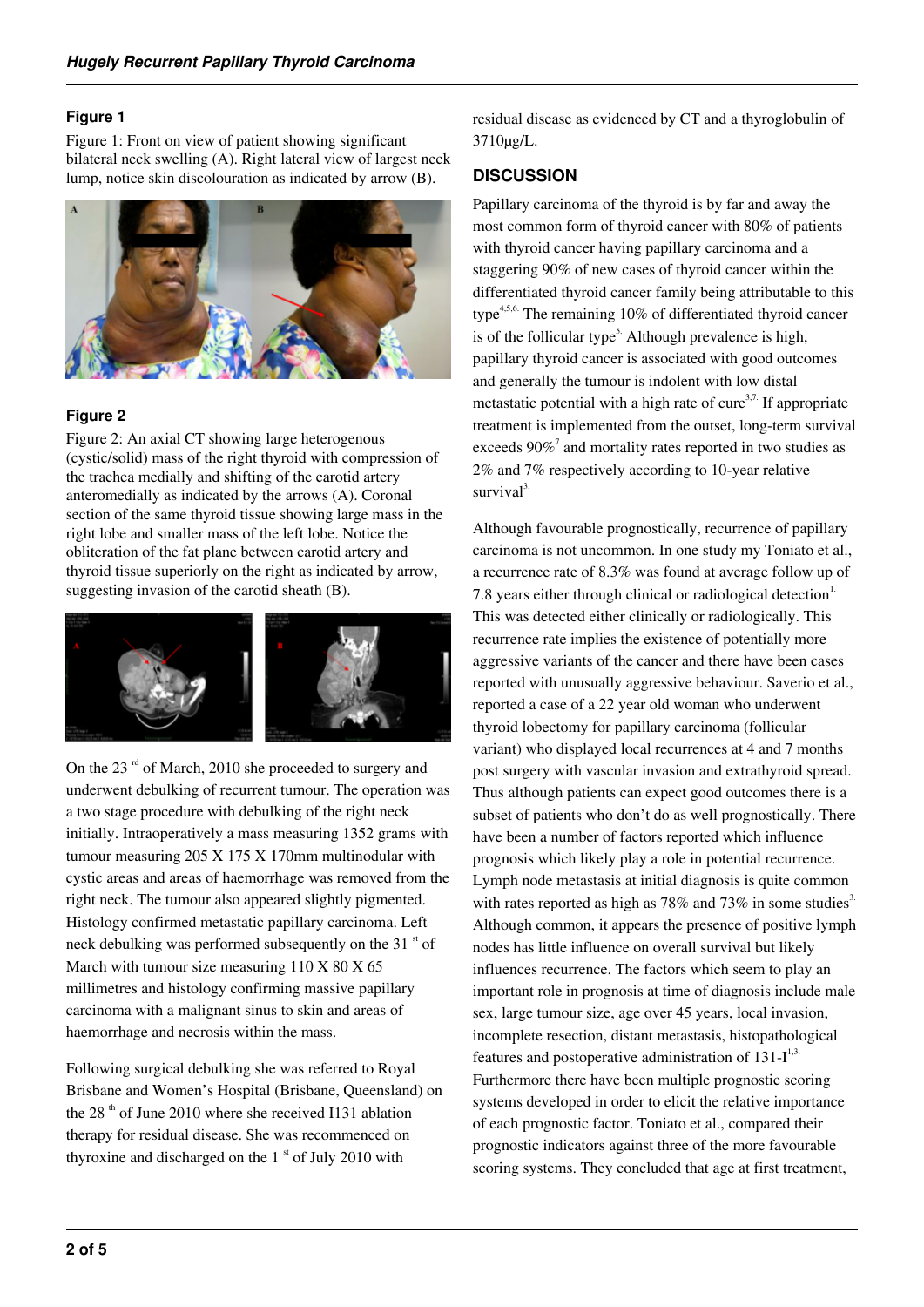T4 grading and positive metastasis were independent prognostic factors in agreement with the three scoring systems. More importantly they emphasised the importance of the extent of thyroid surgery and the 131-I therapy as a significant and independent prognostic factor. A further study by Lin et al., emphasised the importance of multicentric papillary thyroid carcinoma, which in itself is not unusual. They concluded that multicentric papillary carcinoma warrants postoperative adjuvant therapy and close surveillance within the first year as individuals diagnosed with this subtype need to be considered as high risk $9<sup>o</sup>$ .

Clearly there is some consensus regarding risk factors for recurrence and overall survival for papillary carcinoma, however what is uncertain is the role these factors play in predicting hugely recurrent disease as reported in this case. One reason for this is the lack of adequate definitions of recurrence based on size or extent. Here we use the term hugely recurrent as a means to justify the enormity of recurrence in this lady. However, there is no current guideline or definition in place to adequately stratify the size of recurrence. Furthermore there have been few reported cases of hugely recurrent papillary thyroid disease. Tomisawa et al., reported a case of giant recurrent papillary thyroid cancer in a female diagnosed at age 67. At age 92 the tumour had recurred in the cervical lymph node and reached a size of 10cm. The case we have presented here is the largest documented recurrence of papillary carcinoma to date.

Given the inadequacy of studies predicting factors for hugely recurrent papillary disease we can only hypothesise in this case as to reasons for such extensive recurrence. The currently accepted American Thyroid Association (ATA) guidelines for the initial treatment of differentiated thyroid cancer is the removal of all evidence of gross disease in the neck while minimising treatment and disease related morbidity<sup>10.</sup> Furthermore if any remnant disease exists the standard of care is the use of radioactive iodine (RAI) ablation therapy for residual disease. Intraoperative findings, histopathology description, RAI scan results and postoperative thyroglobulin are important elements of information during initial therapy which helps to stage disease and subsequently facilitates risk stratification and dictates further management and follow up. This information was unavailable regarding our case and whether she had received RAI is also uncertain after her first and second operations. Inadequate follow up appears to have played a significant role in the development of hugely recurrent

disease as presented in this case. The second recurrence was not assessed until 2009, some two years since the patient first detected recurrent lumps. This was due to a perceived failure of surgery. This highlights the importance of appropriate patient education regarding the extent and nature of disease, particularly in patients who have had previous recurrent disease.

Access to health care is an issue which plaques a number of developing nations. The ministry of health in Fiji underwent some major health care reforms between 1999 – 2003. Although changes to the health care structure have been made, the public health care system in Fiji is heavily dependent on general taxation. There is also a growing demand for and cost of health care and unfortunately limitations to resources<sup>11.</sup> As a result for many individuals, particularly those living in smaller peripheral communities, access to health care is still an issue. Inadequate follow up coupled with issues surrounding access to healthcare may have played a role in the extent of recurrence reported in this patient.

#### **References**

142.

1. Toniato A, Boschin I, Casara D, Mazzarotto R, Rubello D, Pelizzo M: Papillary thyroid carcinoma: factors influencing recurrence and survival. Annals of Surgical Oncology; 2008 May; 15(5): 1518-1522.

2. Tomisawa Y, Ogasawara S, Kashiwaba M, Inaba T, Takeda Y, Sugimura Y, Hatakeyama G, Asahi H, and Wakabayashi G: Mohs Chemosurgery for Local Control of Giant Recurrent Papillary Thyroid Cancer. Thyroid; 2009 19(6).

3. Tanaka K, Sonoo H, Hirono M, Ohkubo S, Nomura T, Ikeda M, Nakajima K, and Kurebayashi J: Retrospective Analysis of Predictive Factors for Recurrence After Curatively Resected Papillary Thyroid Carcinoma. Surgery Today; 2005; 35: 714 – 719. 4. Scurry W, Lamarre E, Stack B: Radioguided neck dissection in recurrent metastatic papillary thyroid

carcinoma. American Journal of Otolaryngology; 2006; 27: 61-63.

5. Tuttle M, Leboeuf R, Martorella A: Papillary Thyroid Cancer: Monitoring and Therapy. Endocrinology and Metabolism Clinics of North America; 2007; 36: 753-778. 6. Kloos, R: Papillary Thyroid Cancer: Medical Management and Follow-up. Current Treatment Options in Oncology; 2005; 6: 323 – 338. 7. Pacini F: Follow-up of differentiated thyroid cancer.

European Journal of Nuclear Medicine; 2002 29(2): S492 – S496.

8. Saverio G, Bergamaschi R, Manunta A: Papillary Thyroid Cancer with Unusually Aggressive Behaviour. Acta Chirurgica Scandinavica; 1989; 155: 57 – 58.

9. Lin JD, Chao TC, Hsueh C, Kuo SF: High Recurrent Rate of Multicentric Papillary Thyroid Carcinoma. Annals of Surgical Oncology; 2009; 16: 2609 – 2616. 10. Cooper DS, Doherty GM, Haugen BR: Management guidelines for patients with thyroid nodules and differentiated thyroid cancer. Thyroid 2006; 16(2): 109 –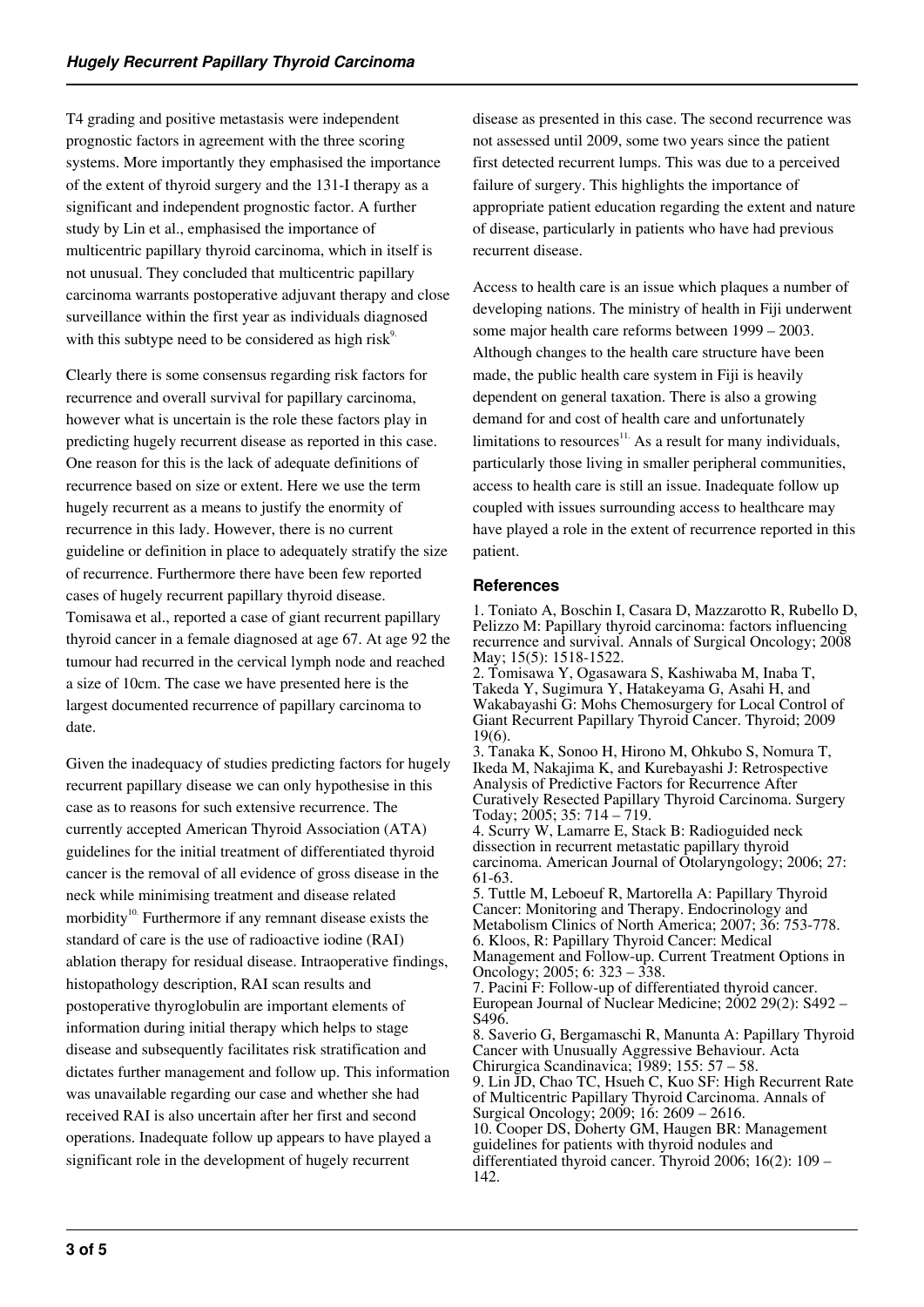11. Health System Fiji: World Health Organisation website, western pacific region, Fiji, health system. 2010.

http://www.wpro.who.int/countries/2008/fij/national\_health\_ priorities.htm.